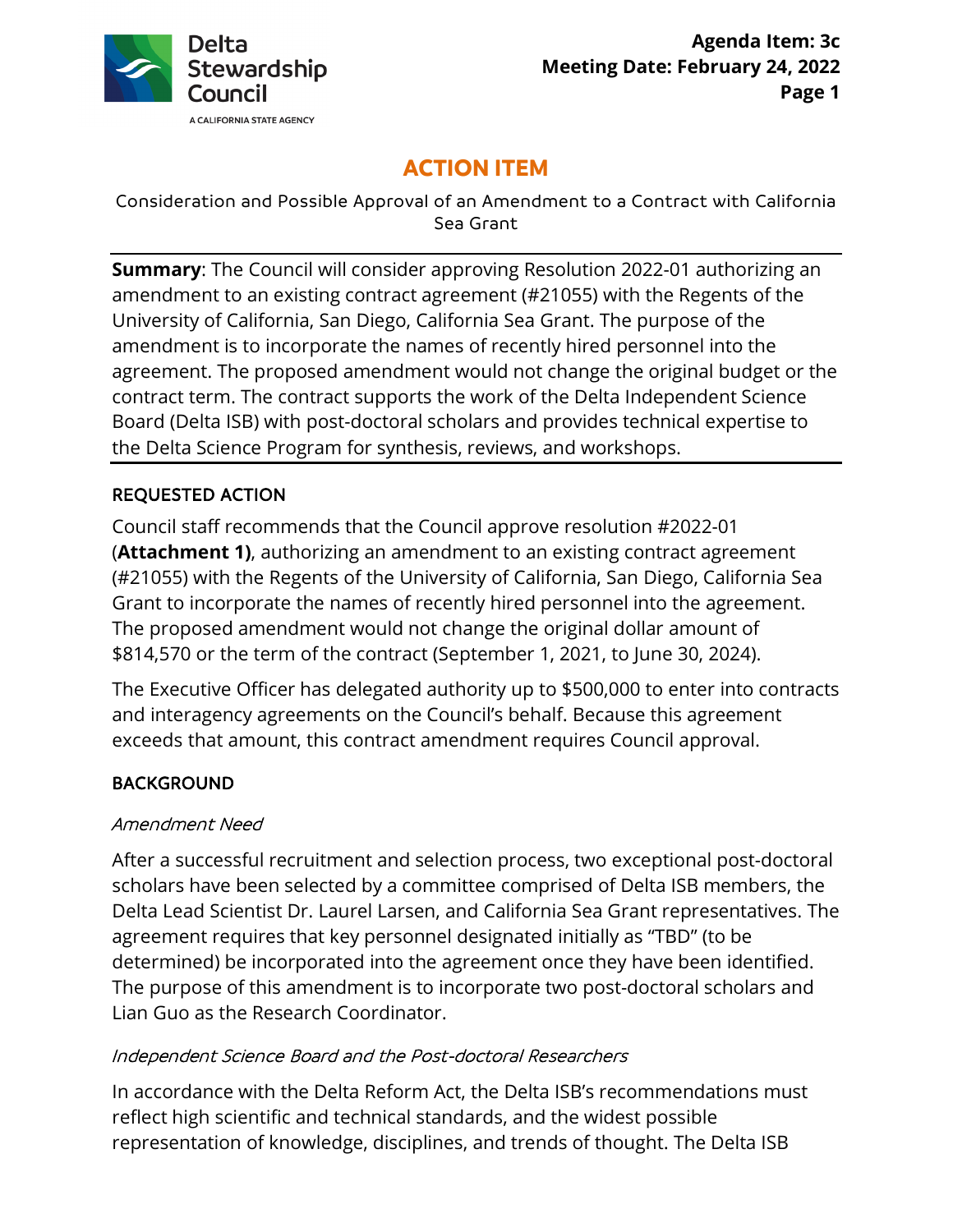# **Meeting Date: February 24, 2022 Page 2 Agenda Item: 3c**

provides independent information directly to the Council. The work of the Delta ISB requires the board members to; 1) understand the technical underpinnings of Delta programs and plans, 2) regularly evaluate the science agenda for the Delta, 3) review the balance and credibility of scientific analyses and syntheses, and 4) identify emerging issues and significant interconnections among Delta programs.

 for the final reports and recommendations of the Delta ISB reviews, which are and by providing workshop panelists. Academic or technical experts provide timely scientific input on sensitive and critical issues related to the Bay-Delta. Typical tasks California Sea Grant will oversee the administration of the post-doctoral researcher appointments. These post-doctoral researchers will support the Delta ISB by performing reviews of relevant literature, data analysis, and interviews, and preparing technical presentations, science communication products (such as videos and briefing sheets, and manuscripts to be submitted for publication in peerreviewed journals). The products from post-doctoral researchers will not substitute authored solely by Delta ISB members. California Sea Grant will also provide technical expertise to the Delta Science Program for synthesis, review, and advice, include reviewing or providing technical insights for documents, proposals, or programs, characterizing the status of knowledge about critical issues, participating in workshops as panelists on critical subjects, and writing manuscripts or white papers.

# California Sea Grant College Program

 marine-related problems. California Sea Grant is the largest of the 34 Sea Grant by the National Sea Grant College Program, part of the National Oceanic and The California Sea Grant college program, University of California San Diego, Scripps Institute of Oceanography, sponsors and administers scientific research, fellowships, and panels of scientific advisors that contribute to the growing body of knowledge about coastal and marine resources and helps solve contemporary programs nationwide and draws on the talents of scientists and engineers at public and private universities and other research institutions throughout the state. It is administered by the University of California and is based at the Scripps Institution of Oceanography in La Jolla, California. The California Sea Grant program is funded Atmospheric Administration, with matching funds from State and local resources.

The staff at the California Sea Grant program have significant expertise in science management and have conducted the Delta Science Fellows program since 2003 by managing the review, selection, and work of the previous classes of Fellows. The California Sea Grant Program also has facilitated independent proposal review services for the Council's competitive solicitation program for critical science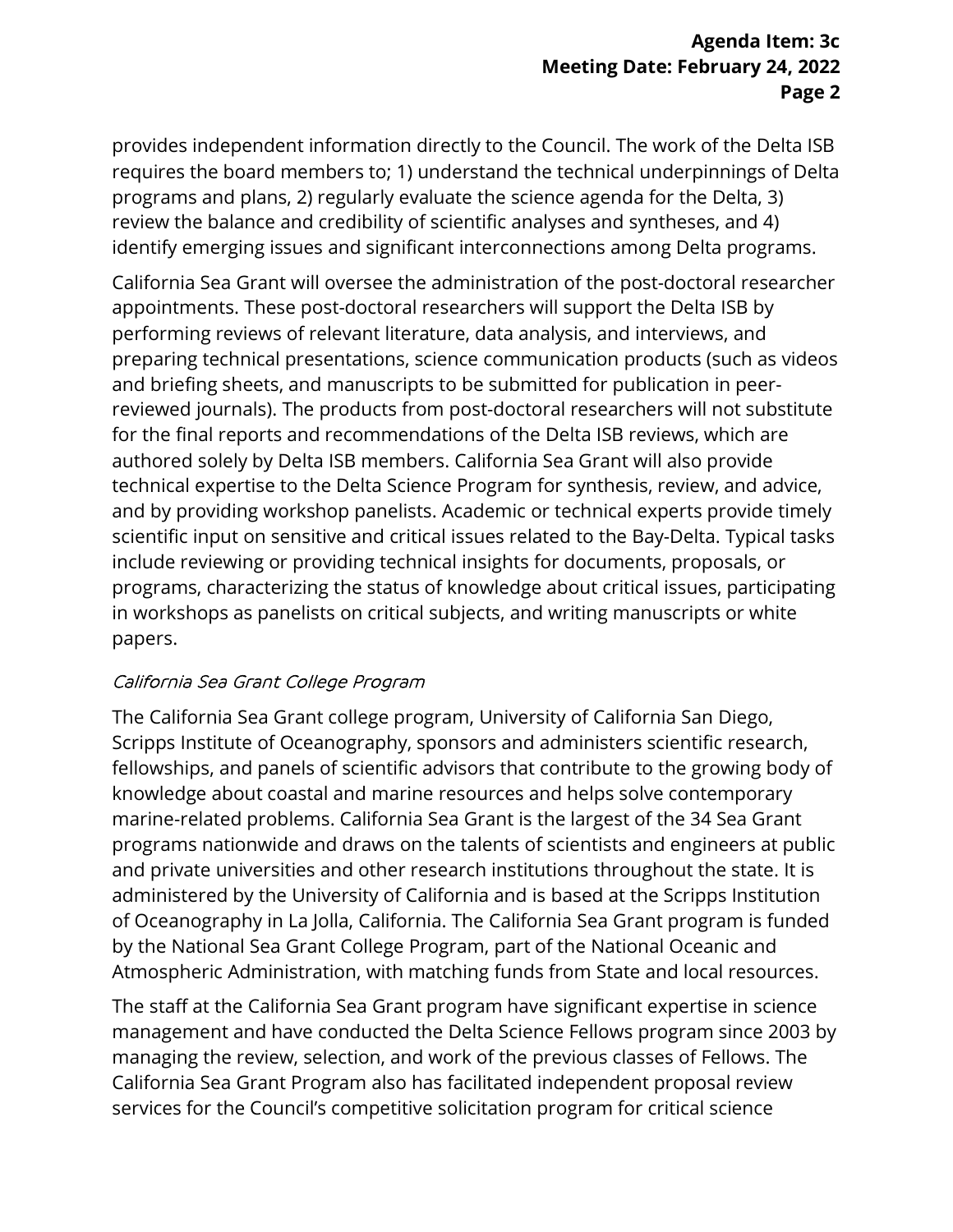investigations and co-funds with the Council a position for an Extension Specialist for social sciences in the Delta.

### FISCAL INFORMATION

 not make any changes to the budget. The budget information is summarized below. The proposed amendment would

| <b>Budget Category</b>                                                                                  | 9/1/21-6/30/24 |
|---------------------------------------------------------------------------------------------------------|----------------|
| ISB Post-doctoral researchers (about 85% of<br>the total) and California Sea Grant staff<br>support     | \$382,245      |
| Subject matter experts for proposal reviews,<br>synthesis, review and advice panelists, and<br>workshop | \$184,347      |
| Open Access publication fees                                                                            | \$60,000       |
| <b>Indirect Costs</b>                                                                                   | \$187,978      |
| Total                                                                                                   | \$814,570      |

# LIST OF ATTACHMENTS

Attachment 1:

Resolution 2022-01

# CONTACT

Dylan Stern Program Manager I for Science Funding Phone: (916) 879-8298